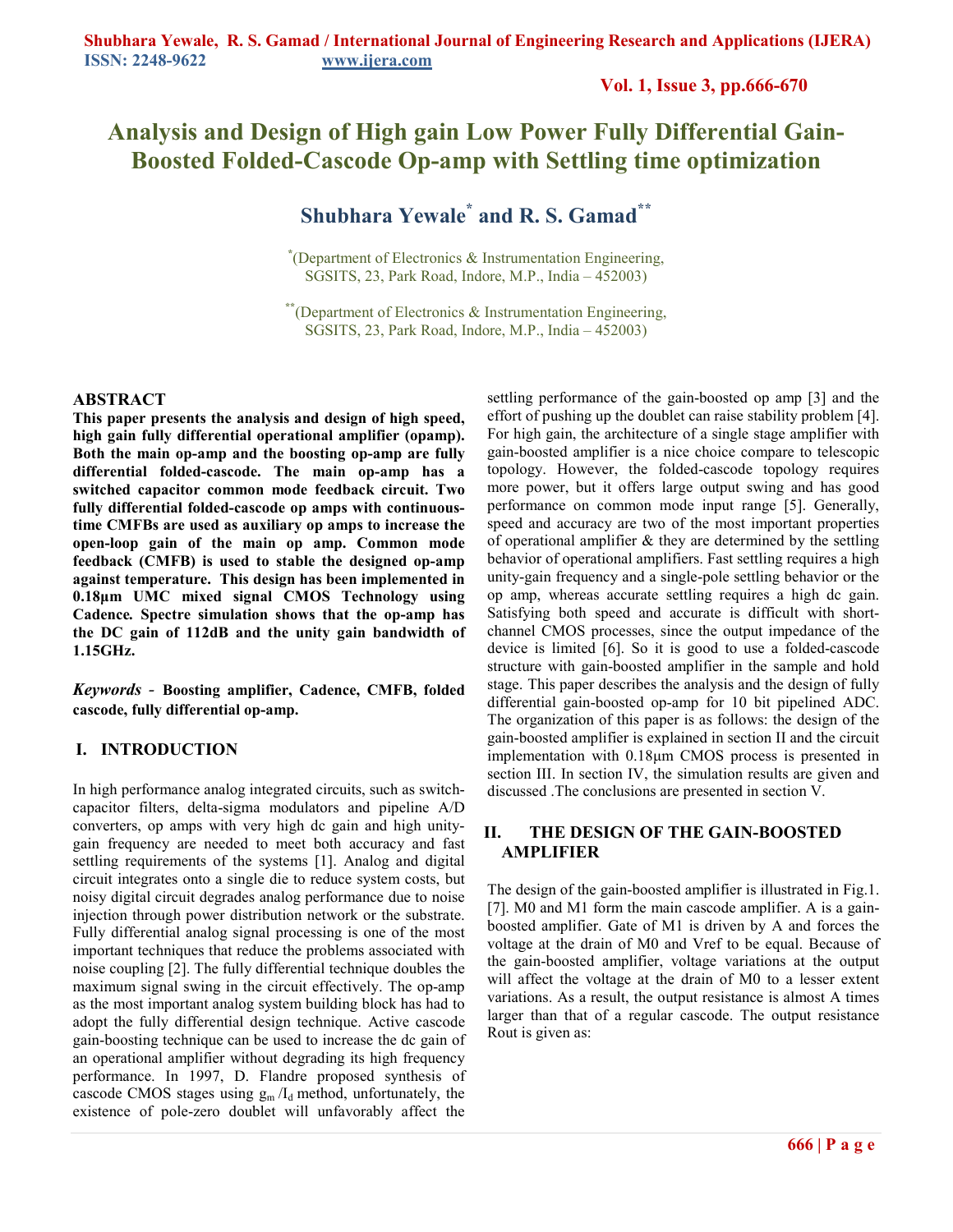

Fig.1. design of the gain-boosted amplifier

$$
Rout = (g_{m2}r_{o1}(A+1)+1)r_{o1}+r_{o2}
$$
 (1)

According to  $R_{out}$ , the DC gain is:

$$
A_{total} = g_{m0}r_{o0}(g_{m1}r_{o1}(A+1)+1) + g_{m0}r_{o1}
$$
 (2)

And the DC gain of the amplifier without gain boosting is:

$$
A_{total} = g_{m0}r_{00}(g_{m1}r_{01} + 1)
$$
 (3)

The gain boosting technology makes the DC gain of the circuit increasing several orders of magnitude.

## **III. CIRCUIT IMPLENTATION**

## **1. DESIGN OF THE MAIN AMPLIFIER AND GAIN BOOSTING AMPLIFIER**

For high gain designs, two-stage configuration might be the appropriate choice; however, the speed of this configuration is the bottleneck. In this design, a fully differential folded cascode that has two fully differential folded cascode boosting amplifiers has been implemented as shown in Fig.2. In order to achieve desired phase margin, two compensation capacitors  $C_c$  are connected as shown in Fig. 1.In the design process, NMOS transistors give about 4 times better transconductance compared to the same size PMOS transistors; this motivates us to reduce the number of PMOS transistors as much as possible. Since low common mode input is desired to avoid extra digital power consumption due to big PMOS switches, the input differential pair of the opamp was chosen to be PMOS transistors. It has a switched capacitor CMFB circuit that is active when the opamp is in the holding mode and a continuous time CMFB that is active when the opamp is in the sampling mode [8]. The boosting amplifiers have a continuous time CMFB circuits. The boosting amplifiers are of two types:

# **Vol. 1, Issue 3, pp.666-670**

the AN gain boosting amplifier has an NMOS differential input stage, while the AP has a PMOS differential input stage. The ideal effect of the auxiliary op amp is to increase the output impedance of the main op amp by auxiliary times so as to improve the dc gain of the main op amp [9]; at the same time, the dominant pole of the main opamp is pushed down by auxiliary opamp.

A well-known bandwidth constraint for the gain boosting amplifier is given in [10] as

$$
\beta.\omega_u < \omega_{uGB} < \omega_{SP} \tag{4}
$$

where  $\beta$  and  $\omega$ <sub>*u*</sub> are the feedback factor and the unity gain

frequency of the main amplifier, respectively;  $\omega_{uGB}$  and  $\omega_{SP}$ are the unity gain frequency of the gain booster and the pole frequency at the source of the cascode transistor in the main amplifier, which is most probably the second pole, as well. In fact, the gain-boosting technique can potentially raise two significant problems for the time-domain performance of the gain-boosted op amp, i.e. doublet and instability. The PMOS type gain boosting amplifier, AP is shown in Fig.3. It is very similar to the main opamp with the exception that it does not have boosting amplifiers and the input differential stage is of NMOS transistors. The AN boosting amplifier is the same as the PMOS type with the exception that a PMOS differential input stage is used.



Fig.2. fully differential folded cascaded op-amp with fully differential gain-boosted amplifiers.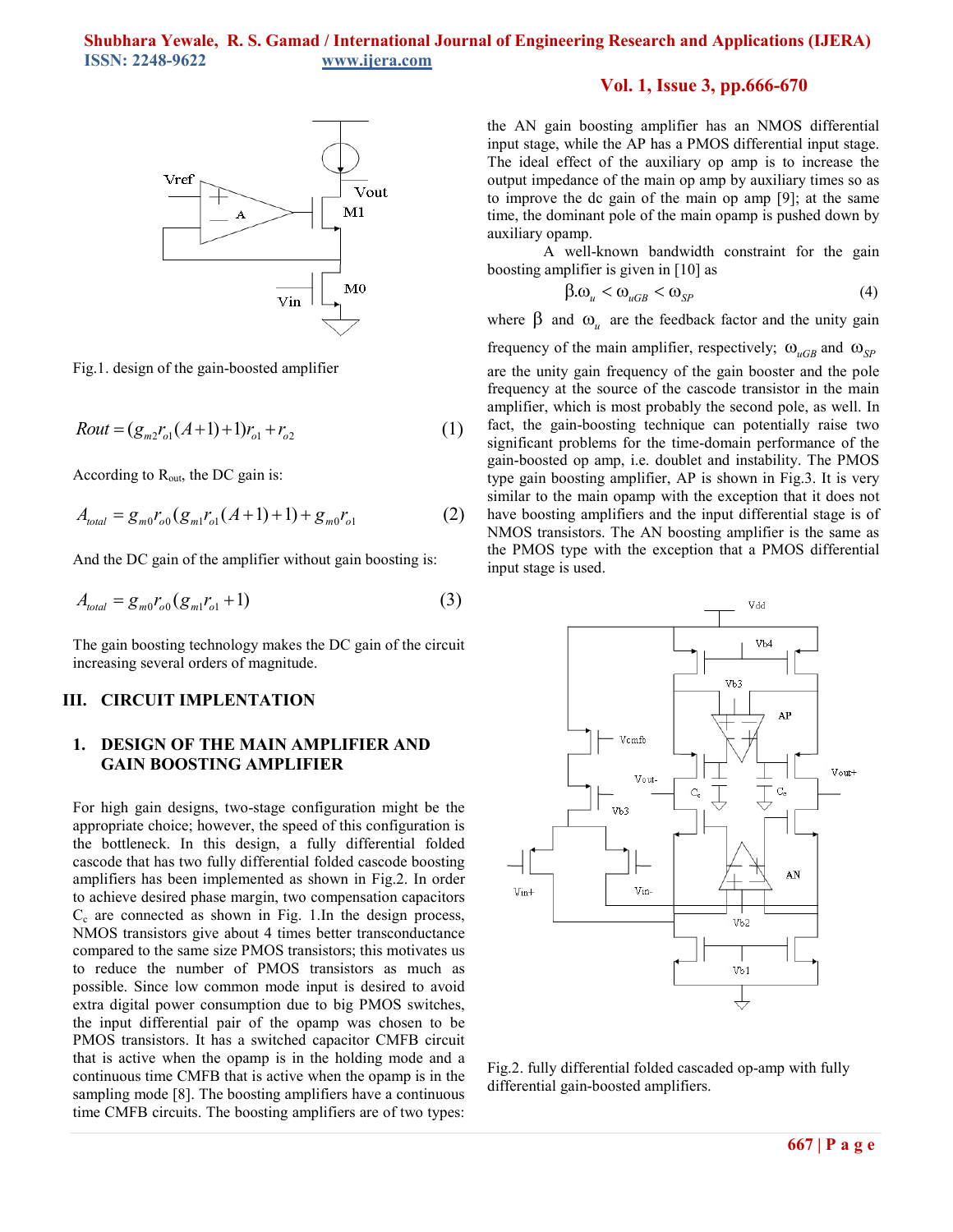



Fig.3. fully differential gain-boosted amplifier (AP).

#### **2. DESIGN OF CMFB CIRCUIT**

Fully differential opamp has much advantage, for example, greater output swing, avoid mirror poles eliminating evenorder distortion and reject noise from the substrate, it has a drawback that it must have a common-mode feedback (CMFB) circuit. The CMFB circuit will enable the op amp to have a common mode output voltage that is immune to variations in the process as well as temperature. It is often the most difficult part of the op amp to design [11]. CMFB circuits can be divided into two general categories: switchedcapacitor CMFB (SC-CMFB) circuits and continuous-time CMFB circuits. Compare to continuous time CMFB, SC-CMFB consumes less power. Because the opamp is used in sample and hold circuit, nonoverlapping phase clocks are available. The SC-CMFB is adopted which is shown in Fig.4.



Fig.4.switched capacitance common mode feedback circuit

It consists of four capacitors and six switches. The size of the capacitors should be chosen carefully so that they will not over-load the main op-amp. During clock phase 1, c1 is charged to  $V_{\text{cmvref}} - V_{\text{bias}}$  and capacitors  $C_2$  and  $C_1$  generate the control voltage  $V_{\text{cmfb}}$ , level shifting the average output voltage by  $V_{\text{cmvref}} - V_{\text{bias}}$ . During clock phase 2,  $C_1$  and *C*<sup>2</sup> are connected in parallel. The DC voltage of *C*<sup>2</sup> is decided by *C*<sup>1</sup> and refreshed after every phase 2 period.

The output of each boosting amplifier does not need high swing, thus, a continuous time CMFB circuit is used [12]. The advantage of the continuous time CMFB is that its speed is fast. The first step is to design the boosting amplifier without the CMF'B circuit, but the common mode output should achieve an expectation voltage. Once this is finished, the CMFB circuit can be used. The CMFB circuit for gain boosting amplifier AP is shown in Fig.5. For gain boosting amplifier AN CMFB circuit is similar to the one of AP except that the input differentia pair is of NMOS transistors.

The main op amp and gain boosting amplifiers use the same bias circuit, as shown in Fig.6. Wide swing cascode current mirror is used to bias the circuit. These bias voltages will enable those transistors of main opamp and boosting amplifiers to work in saturation region.



Fig.5. CMFB circuit for gain boosting amplifier AP.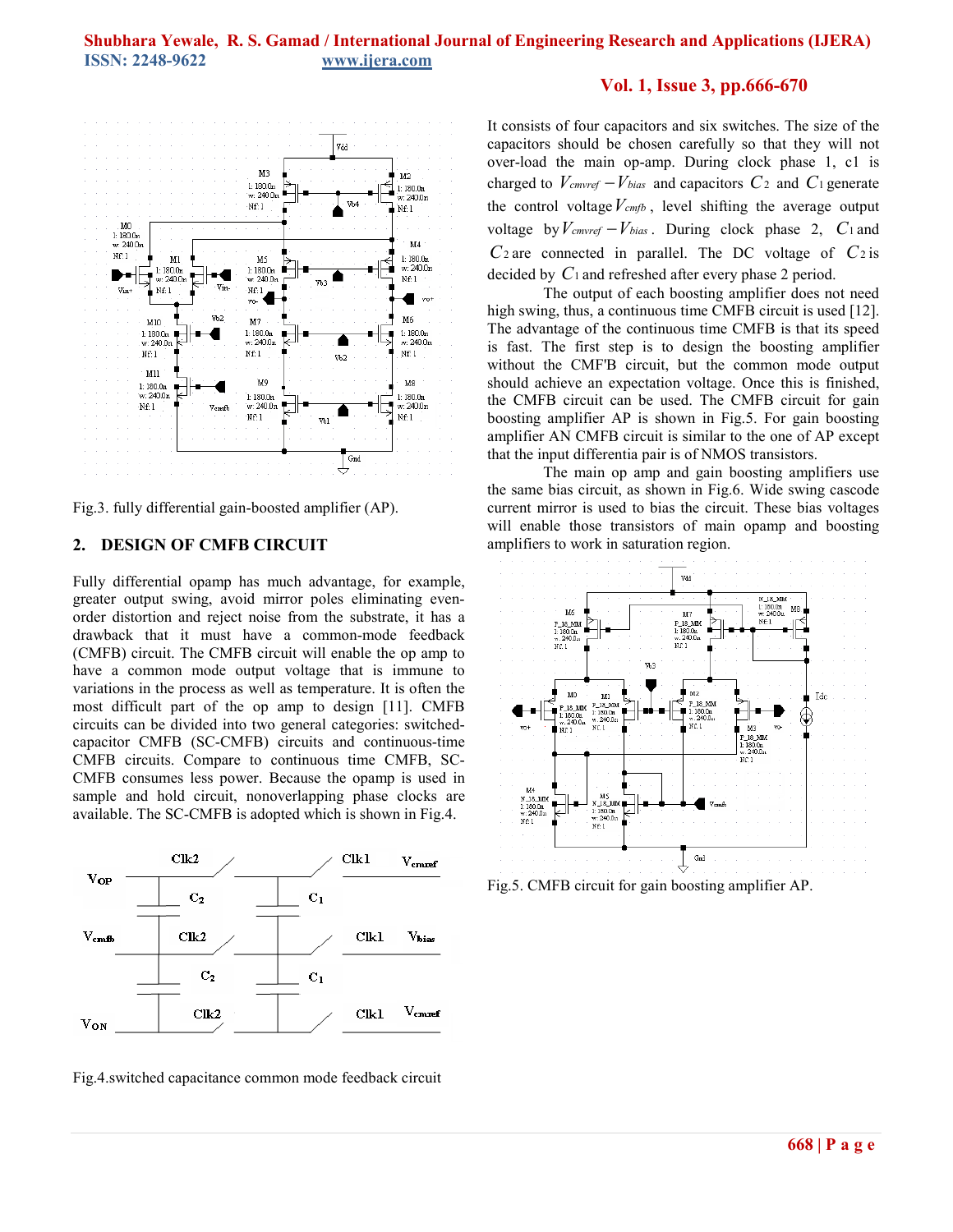## **Shubhara Yewale, R. S. Gamad / International Journal of Engineering Research and Applications (IJERA) ISSN: 2248-9622 www.ijera.com**

**Vol. 1, Issue 3, pp.666-670**



A single stage fully differential gain-boosted folded-cascode op amp is designed with the design process described above, and implemented in 0.18µm process with 1.8V power supply and simulated with Cadence Spectre. The load capacitance is 1pF. In Fig.7 AC simulation shows that the main amplifier has a dc gain of more than  $138.9$ dB. The phase margin is  $55^\circ$ . The unity GBW is 992.9MHz.



Fig.7. gain and phase response of folded cascode opamp.

#### **1. SETTLING RESPONSE ANALYSIS**

To understand the settling performance of the opamp, the step response is simulated by a closed-loop configuration shown in Fig. 8. Here, the load capacitor  $C_{\text{L}}$  is lpF. In order to achieve desired phase margin, two compensation capacitors  $C_c$  are connected as shown in Fig. 1. Sweeping the  $C_c$ , from 0.1pF to 1.2pF during transient simulation, the optimal  $C_c$  is found to be  $0.4pF$ . When  $C_c$  is  $0.4pF$ , the corresponding differential step response of the gain-boosted op amp is shown in Fig. 9.



Fig.8. configuration for simulating the step response



Fig.9. step response of proposed folded-cascode opamp.

## **V. CONCLUSION**

Design and simulation of fully differential amplifier with gain boosting technology is presented in this paper. The gainboosted amplifier is also implemented by folded cascode amplifier technique. Based on 0.18µm CMOS process, it has good performance, with a DC gain of 138.9dB and a unity gain bandwidth of 992.9MHz. Care has been taken in selection of the current values in both the cascode device and the gain boost device to ensure good settling time performance while maintaining the gain and bandwidth of the opamp. The simulation results show that the slow settling component arising from the pole-zero doublet due to gain-boosting technique is avoided and the method provides a simple and robust scheme of gain-boosted op amp optimization in terms of settling performance. The designed op-amp fulfills the stringent specifications of sample and hold stage of pipelined A/D converter with minimal additional power consumed. Present results are compared and improvement is observed as shown in Table 1.